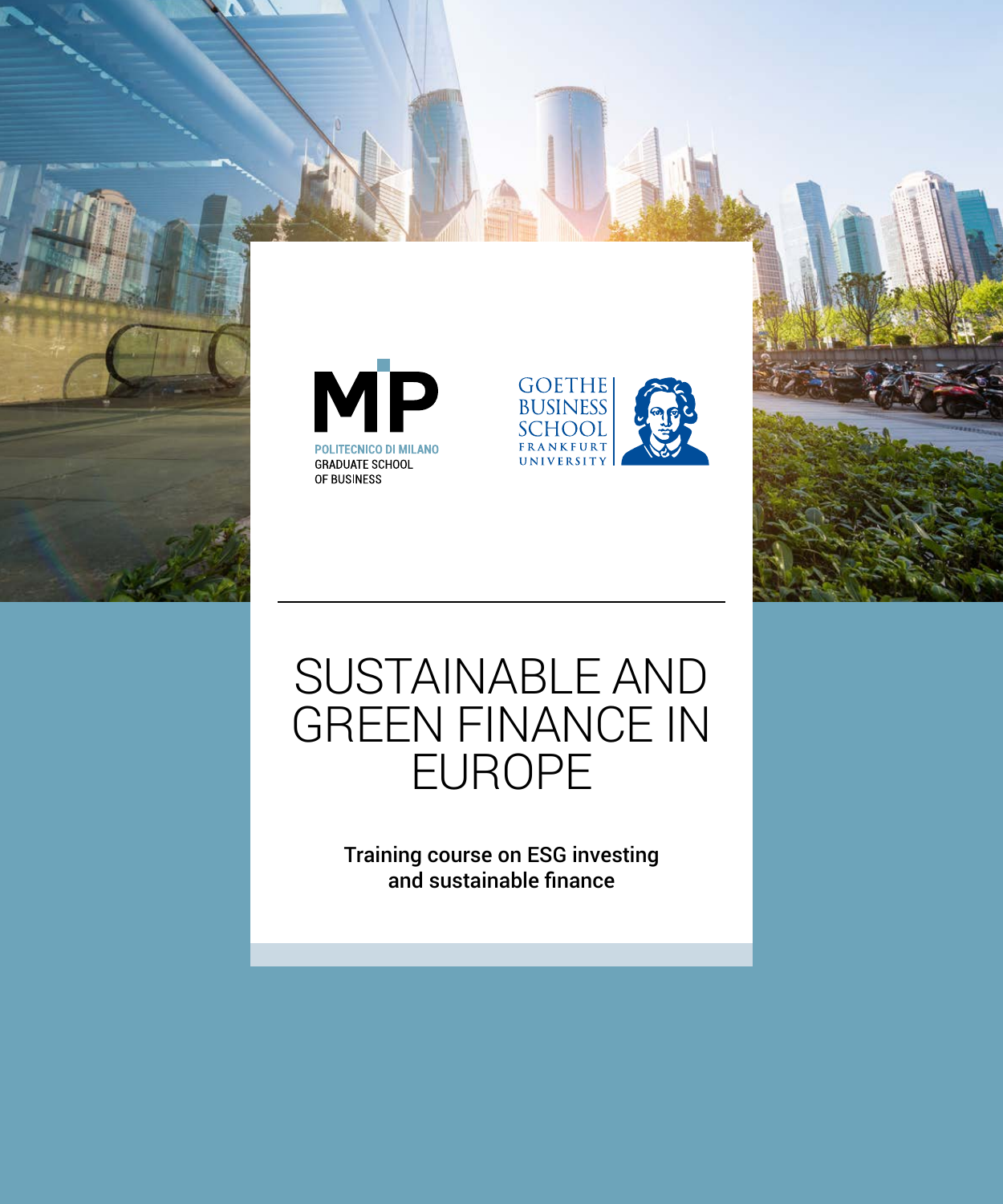

# CONTEXT AND MARKET SKILL GAP

Sustainable development has become a key strategic objective in public policy as well as in corporate decisionmaking. This overarching objective has been transferred to the financial markets as sustainable investment strategies. Financial markets and the key players therein are in the course of redirecting their resources.

They address more and more investment opportunities which fulfil the main criteria of sustainable investing, in particular with regard to environmental, social and governance aspects, i.e. which fulfil ESG criteria.

A better understanding of these processes, the underlying policies as well as the rating criteria applied in this context is decisive for decision makers on either side: the investor and the corporate side. The objective of this program is just this: to inform participants on the main motives behind the policy agendas along with regulatory frameworks of ESG and the implications for both market sides.

Therefore, the program addresses the very dynamic developments in this segment of financial markets and aims to provide participants with the necessary skills to cope and to keep up with this rapid development. It will equip participants with a better understanding of the main drivers of ESG investing as well as their purposes and thereby with a structured and comprehensive insight into the main aspects of ESG investing and sustainable finance.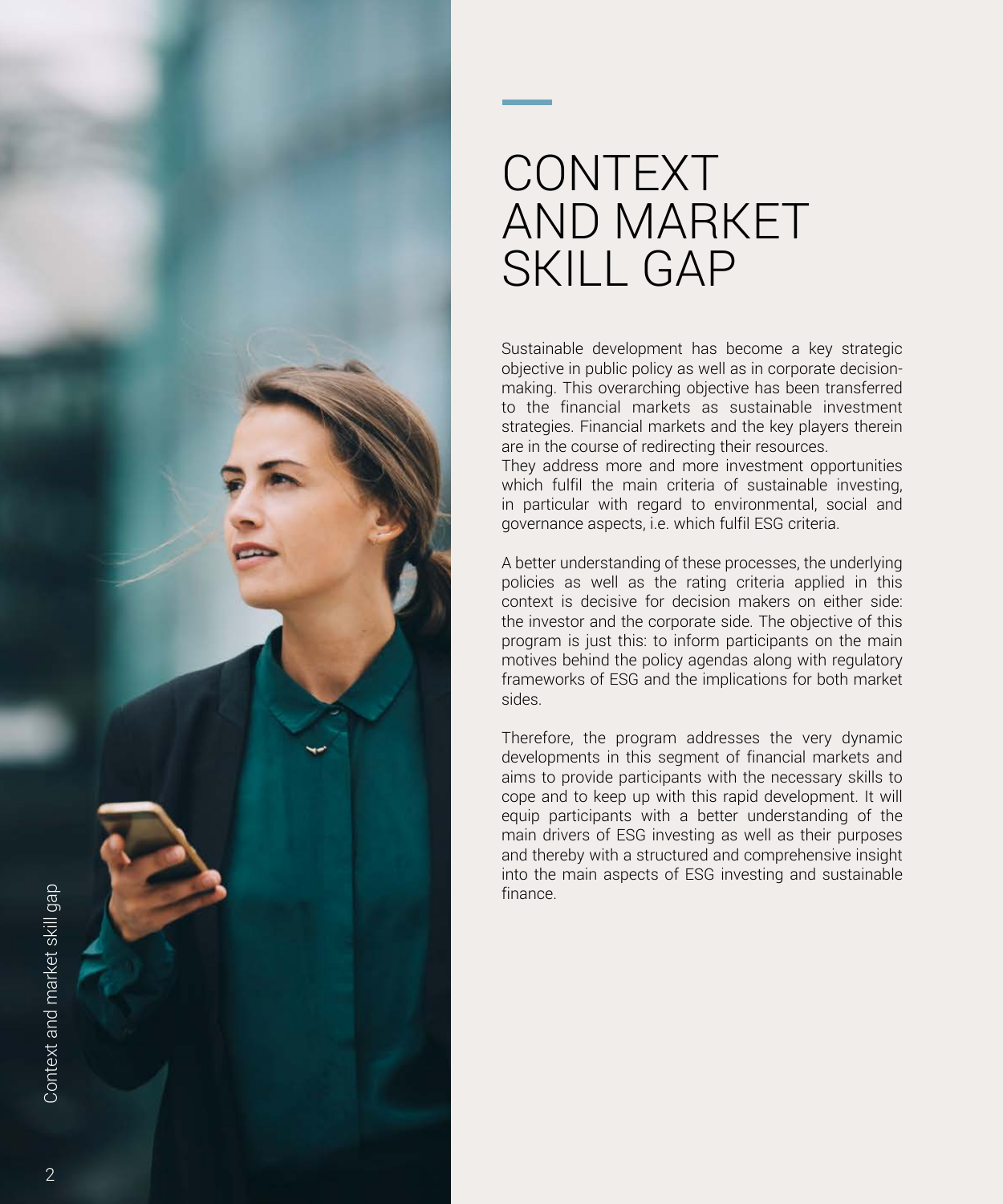

# ACADEMIC DIRECTORS



# Marco Giorgino

Marco Giorgino is Full Professor of Financial Markets & Institutions and Financial Risk Management at Politecnico di Milano (since 2004). Since 1992 he has been teaching, first as Lecturer and then as Professor, "Global Risk Management" "Corporate Finance", "Corporate Investment Banking" in the MSc in Management Engineering at Politecnico di Milano. He also holds the position of Coordinator of the Finance stream in the MSc in Management Engineering at Politecnico di Milano and Senior Professor at MIP Graduate School of Business, where he is also Scientific Director of the Banking and Finance area and Chair of Finance in several MBA and Executive MBA, for Italian and international students, referring both to corporations and to institutions.



# Uwe Walz

Uwe Walz is professor of economics at the University of Frankfurt/Main. He graduated from the University of Tübingen where he also received a PhD in economics. His main research focuses on venture capital and entrepreneurial finance as well as recently on ESG investing. He conducted his research also at renowned institutions such as the London School of Economics and the University of California at Berkeley. He has published widely in leading international journals such as the Journal of Banking and Finance, the Journal of Corporate Finance as well as the Journal of Business Venturing. He is the Academic Director of Goethe Business School's parttime Master in Finance program and the Deputy Scientific Director of the leading German think tank on finance and banking, the Leibniz Institute SAFE (Sustainable Architecture for Finance in Europe).

Academic Directors

3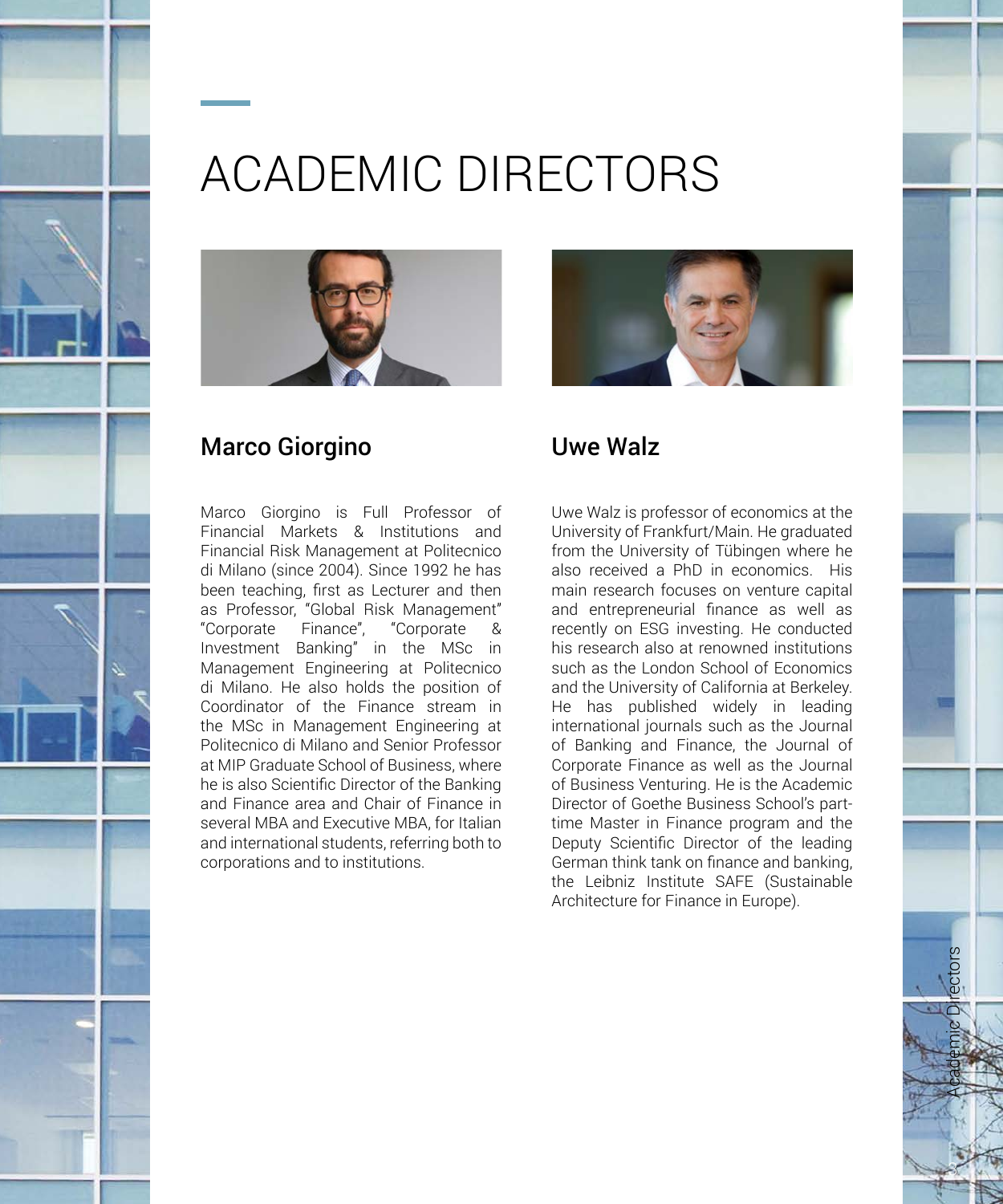# MIP POLITECNICO DI MILANO





MIP Politecnico di Milano is a prestigious business school for talented graduates that aspire to a managerial career, and for companies that aspire to sharpen their business strategies. Created in 1979 as part of Politecnico di Milano, the most prestigious technical university of the Country, and a leading engine of technological research, MIP is today a notfor-profit Consortium Limited Company, accredited by AACSB, EQUIS and AMBA. At MIP we integrate cuttingedge science & technology with know-how derived from the world of business and consultancy, giving our students a unique blend of academic rigor and practical learning.



Goethe Business School (GBS) is the exclusive educational platform for business executives and professionals at Goethe University. Founded in 2004 and situated at the heart of Europe's financial center Frankfurt am Main, GBS offers a broad portfolio of part-time master programs and executive trainings at the interface of finance, digital transformation and pharma management. Campus Westend is "Germany's most beautiful campus" and headquarter of Goethe University Frankfurt, offering highly attractive and modern study conditions. If you are looking for a cutting-edge learning infrastructure with a distinctive international flair, then Goethe University's centrally located campus is the right place for you.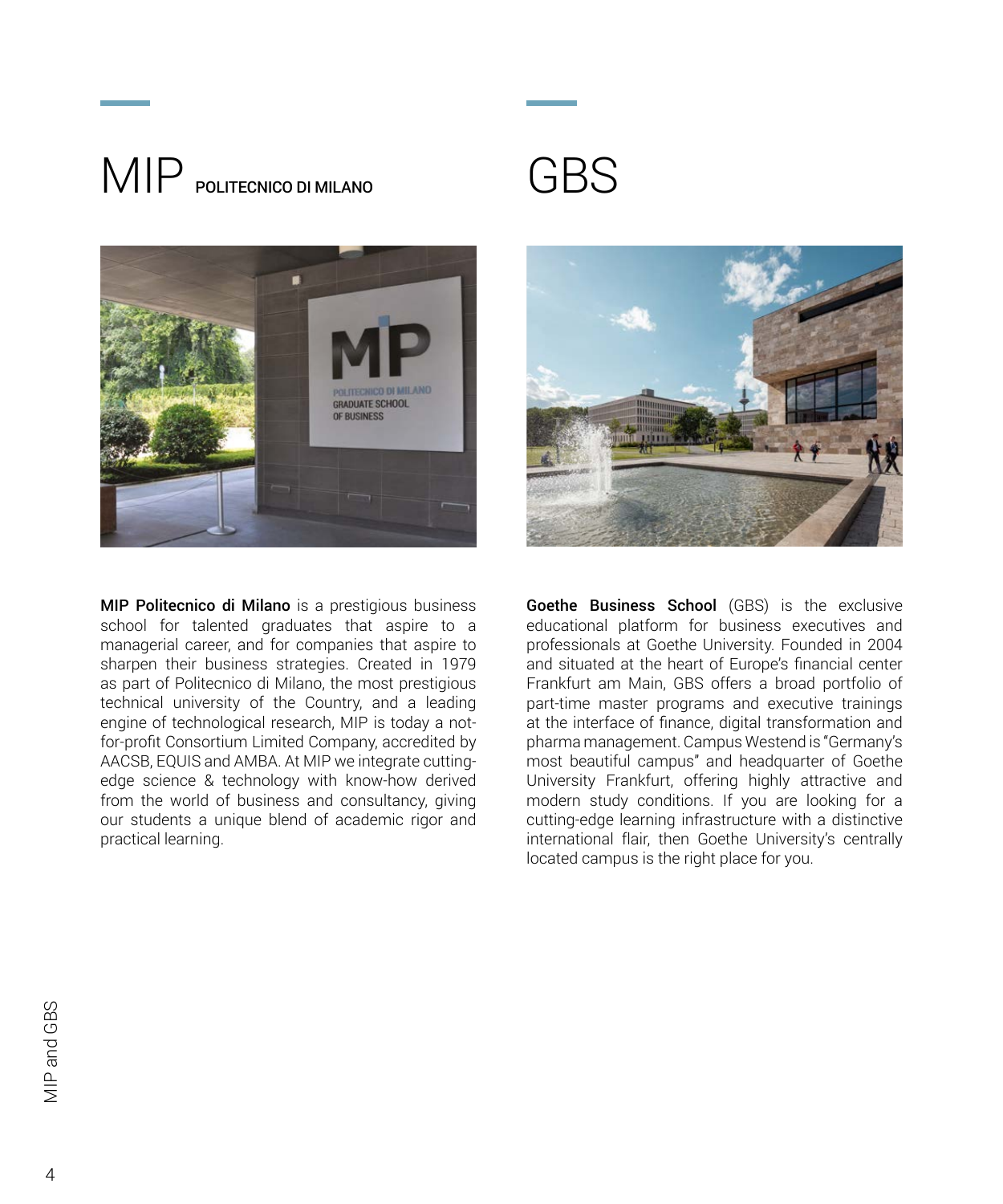# SUSTAINABLE AND GREEN FINANCE IN EUROPE

### 31st May 2022, online kick-off

What the participant is expected to learn:

- > Comprehensive understanding of objectives and key developments in sustainable finance
- Sustainable finance as a risk management tool for corporates as well as investors
- > Main guiding principles of ESG taxonomies and the reporting of ESG scores

# VALUE PROPOSITION

### 1.1. Certificate Program

This program aims to shed light on the overarching topics of ESG investing. In that respect it is the ideal platform for participants to get to know more about the status-quo of sustainable investments and ESG ratings and also about future trends as well as their spillovers for their organization and its strategies.

The certificate program will address these issues from the demand side (the corporate view) as well as the supply side (the investor view) in capital markets.

### 1.2. Strong Cooperation between MIP and GBS

The two partners MIP and GBS, which is the exclusive educational platform for business executives and professionals at Goethe University Frankfurt contribute complementary expertise as well as different angles on the same subject, from two main European countries. Being located in cities with a large financial sector community they are embedded in daily discussion on the subject of ESG finance. At the same time both business schools are deeply rooted in the academic community and hence are able to provide a long-term view on the subject. By joining forces they are also bringing together their vast and successful expertise in executive education in different fields, most notably in the area of finance.

In order to learn about different views on a crucial aspect of today's financial markets effectively, this program will take place at two European business schools, located in two different cities.

The "Sustainable and Green Finance in Europe" certificate program will be conducted by two experts in the field and complemented by a number of lectures by key experts from the industry and public sector.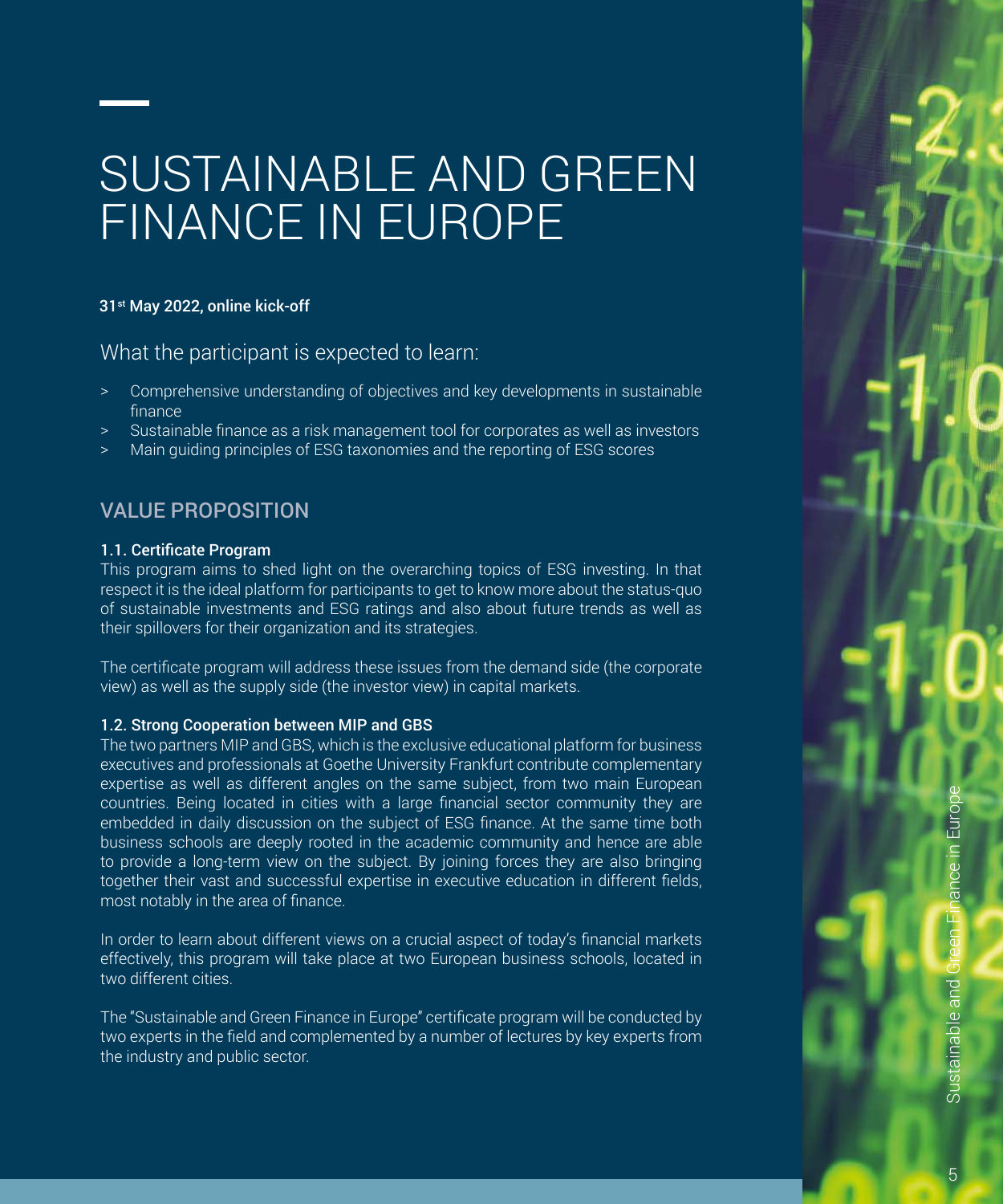

# KEY FACTS



### **STRUCTURE**

- 31<sup>st</sup> May 2022 afternoon: online kick-off session (from 2:00 to 6:00 pm (CET))
- $>$  From 09<sup>th</sup> June afternoon to 10<sup>th</sup> June afternoon 2022; in presence session on Campus Westend of Goethe University Frankfurt, Germany (from 2:00 to 6:00 pm (CET))
- $\text{P}$  From 23<sup>rd</sup> June afternoon to 24<sup>th</sup> June afternoon: in presence session on MIP Politecnico di Milano Campus in Milan, Italy (from 9:00 am to 6:00 pm (CET))
- $>$  05<sup>th</sup> July 2022 afternoon: online wrap-up (from 2:00 to 6:00 pm (CET))
- > Program timeline: 2 times 1,5-2 days with project work inbetween

Participants are required to attend in presence at the least one of the on Campus sessions.

## TO WHOM THE PROGRAM IS ADDRESSED

- > Participant profile: professionals from the financial or corporate sector who are or will be involved directly or indirectly with ESG matters
- > Qualifications: candidates with an undergraduate degree (i.e., bachelor or equivalent) and proof of relevant, finance-related post-undergraduate work experience of at least one year minimum
- > Career Impact: at the end of the program participants will receive a certificate indicating higher-level proficiency in the field of sustainable finance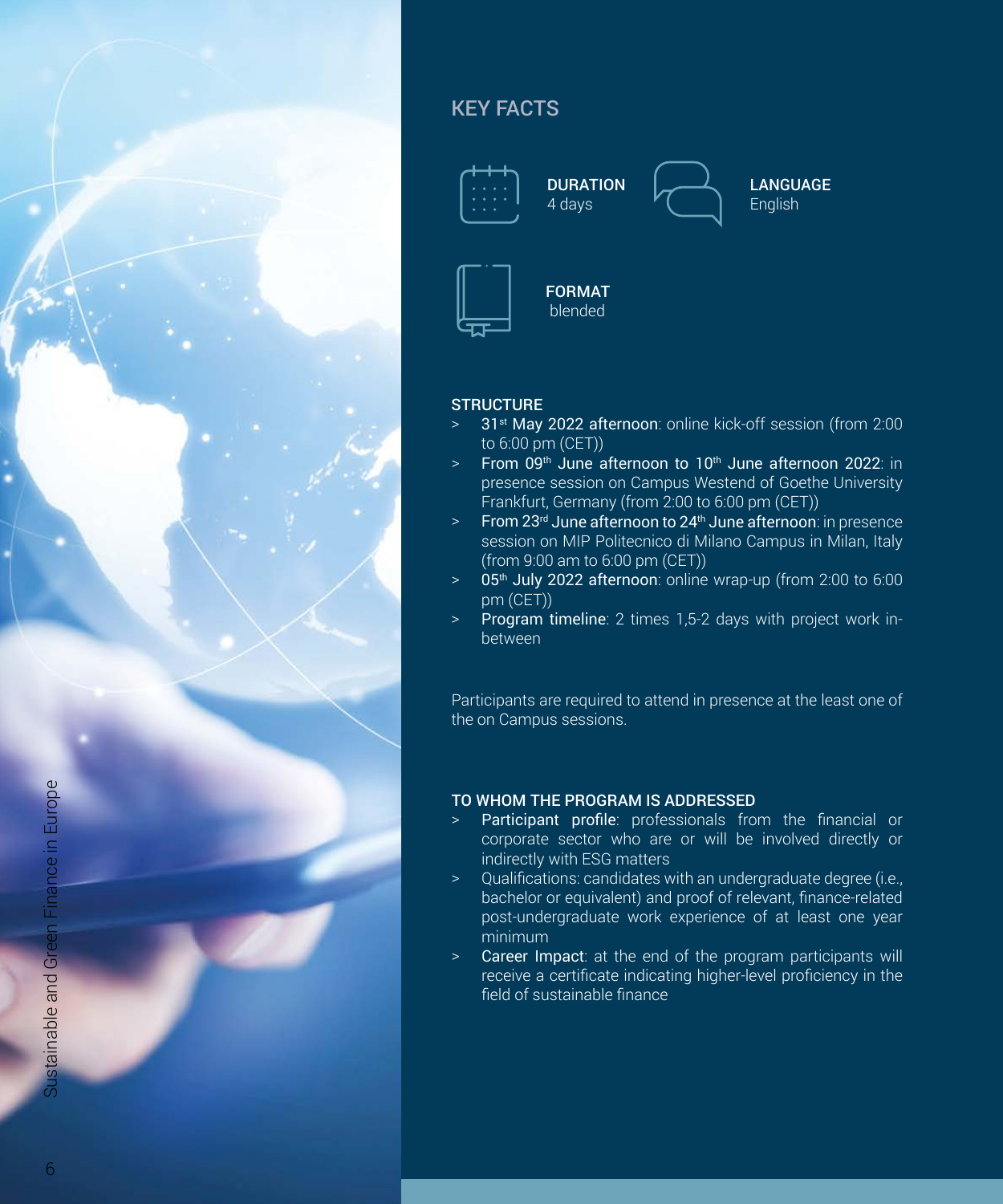

# PROGRAM CURRICULUM



#### **ONLINE SESSION**

### **SESSION 1**  Introductory Overview

- 1.Agenda of ESG and introduction to ESG
- 2.Key motives and objectives behind ESG policies and ratings
- 3. Environmental policy agenda in Europe: status quo and future
- 4.Regulatory framework



### **SESSION 2**

#### ESG from the company perspective

- 1.Corporate finance and risk management in the face of ESG
- 2. Environmental policies
	- i. Main objectives and instruments status quo and challenges ahead ii. Key players and institutions
	- iii.Main risk factors for corporates
- 3. Social policies and international value chains
	- i. Building blocks
	- ii. Main driving forces and challenges
	- iii.Main risk factors for corporates
- 4.Good corporate governance: objectives and concepts
	- i. Governance structure and codes
	- ii. Consequences of corporate governance models across the world
- 5.Best practice models for ESG
- 6. ESG and access to capital consequences on costs of capital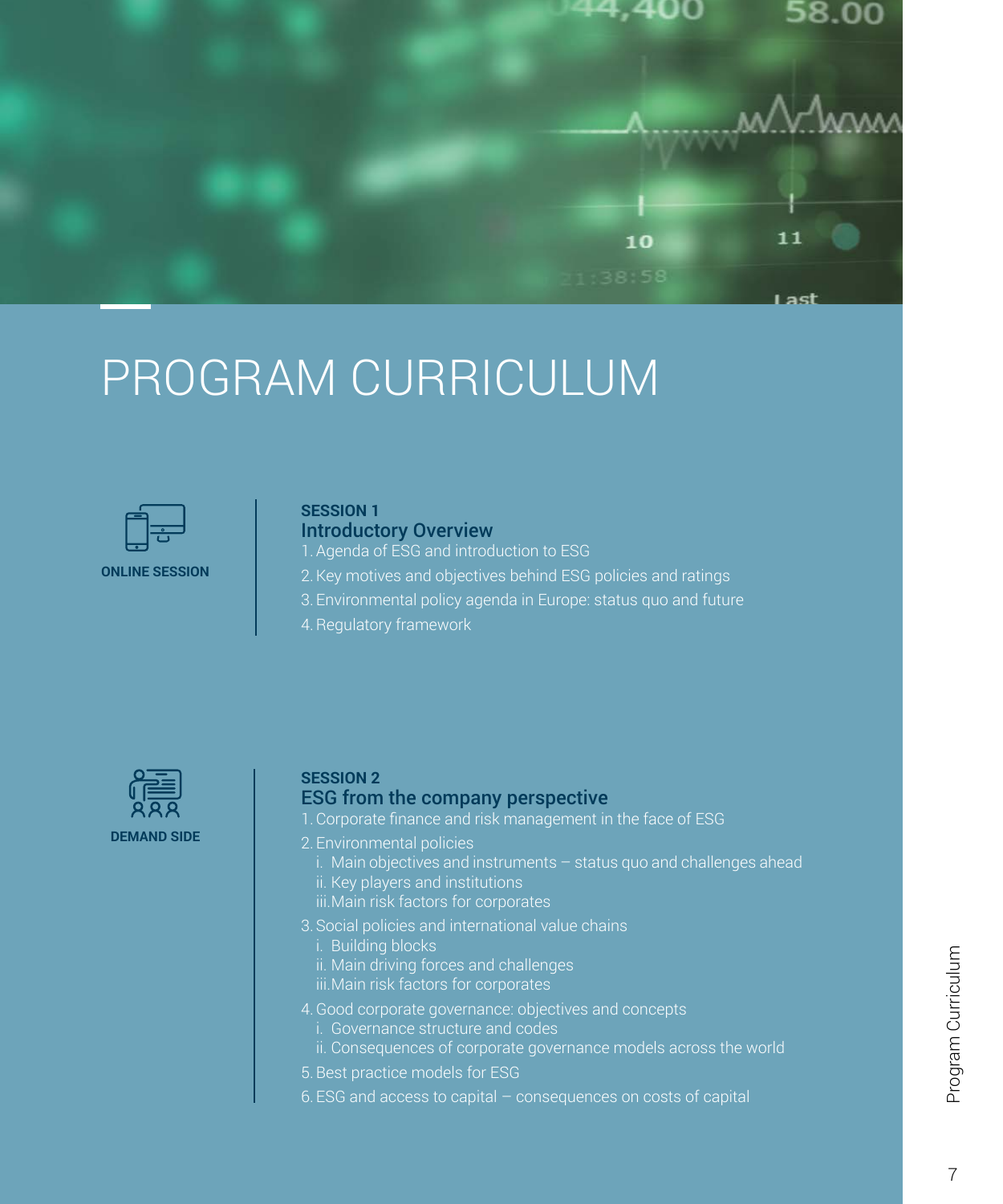



## **SESSION 3**

### ESG from the investor perspective

1. ESG Investment strategy

- i. The market of sustainable finance both for equity and for debt and banks
- ii. How to set up an asset management strategy based upon ESG **factors**
- 2. ESG factors
	- i. Main variables in the environmental area and how to assess them ii. Main variables in the social area and how to assess them
	- iii.Main variables in the governance area and how to assess them
- 3. ESG rating
	- i. Different forms of ESG rating
	- ii. How to set up a score
	-
- 4.Green bonds and financial products
	- i. Focus on climate change
	- ii. Description of the main green financial products available on the markets
- 5. Non-financial disclosure and reporting
	- i. How to report ESG exposure
	- ii. Different forms of reporting



## **SESSION 4**  Final wrap-up

1. Final considerations

2. Future trends and experiences from the field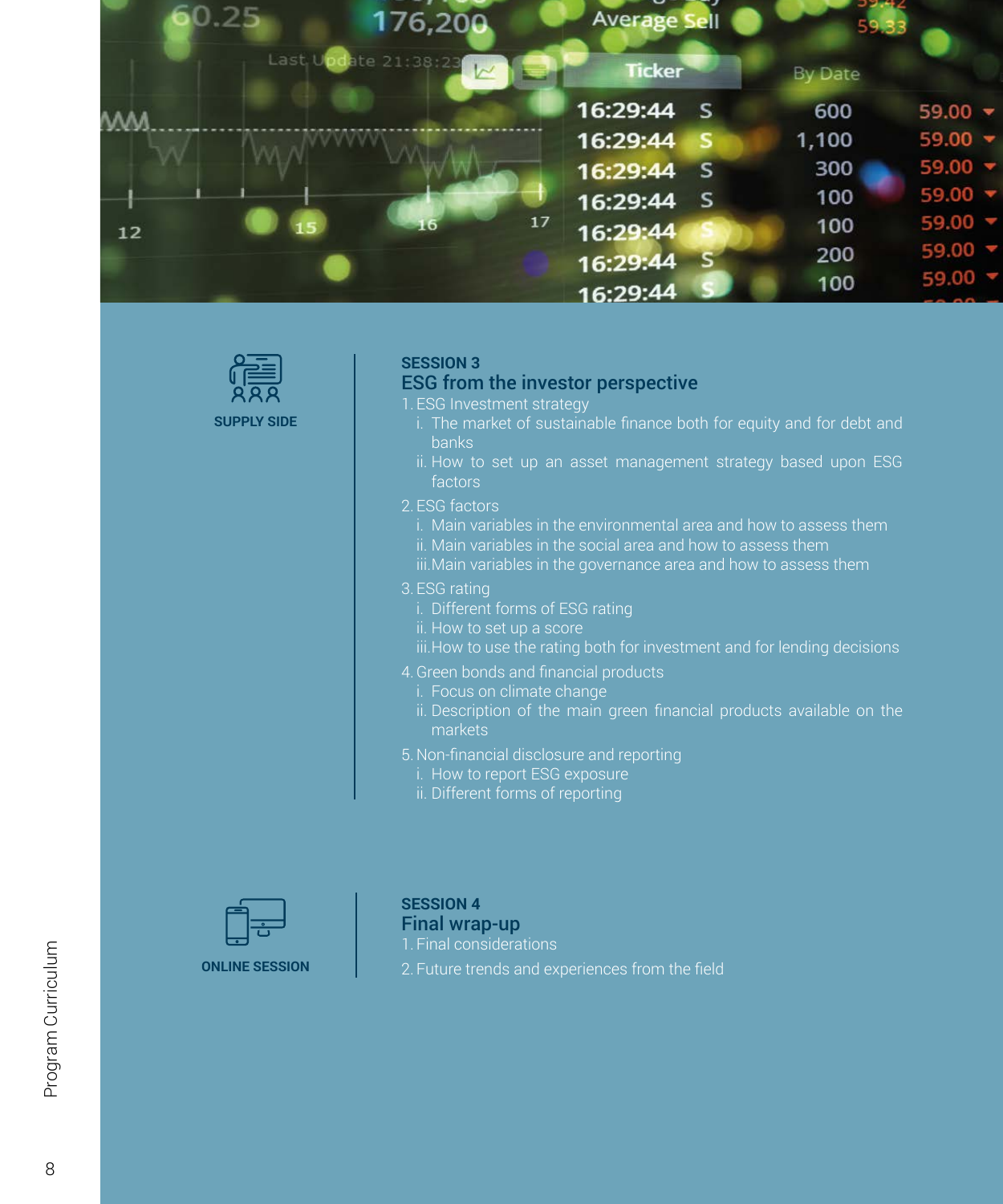# ADDITIONAL INFORMATION

## HOW TO APPLY

- **1.**Visit the program webpage at www.goethe-businessschool.de/en/green-finance-in-europe and complete the registration form
- 2.Once completed, applicants will receive a confirmation mail and must submit their CV for an eligibility check to: greenfinance@gbs.uni-frankfurt.de
- 3.Once MIP and GBS have checked the applicant's eligibility for the program, they will receive a timely notification.



Mr. Yue Yang Goethe Business School e-mail: yang@gbs.uni-frankfurt.de

Marketing & Recruitment MIP Politecnico di Milano e-mail: executive@mip.polimi.it

### TUITION FEE

- > The individual participation fee is  $\epsilon$  2.500 + VAT
- > 10% Early-bird discount is applied to those who will register by April 30th, 2022
- > 25% discount is applied to MIP and GBS Alumni
- > Group registration can be agreed for companies and **institutions**